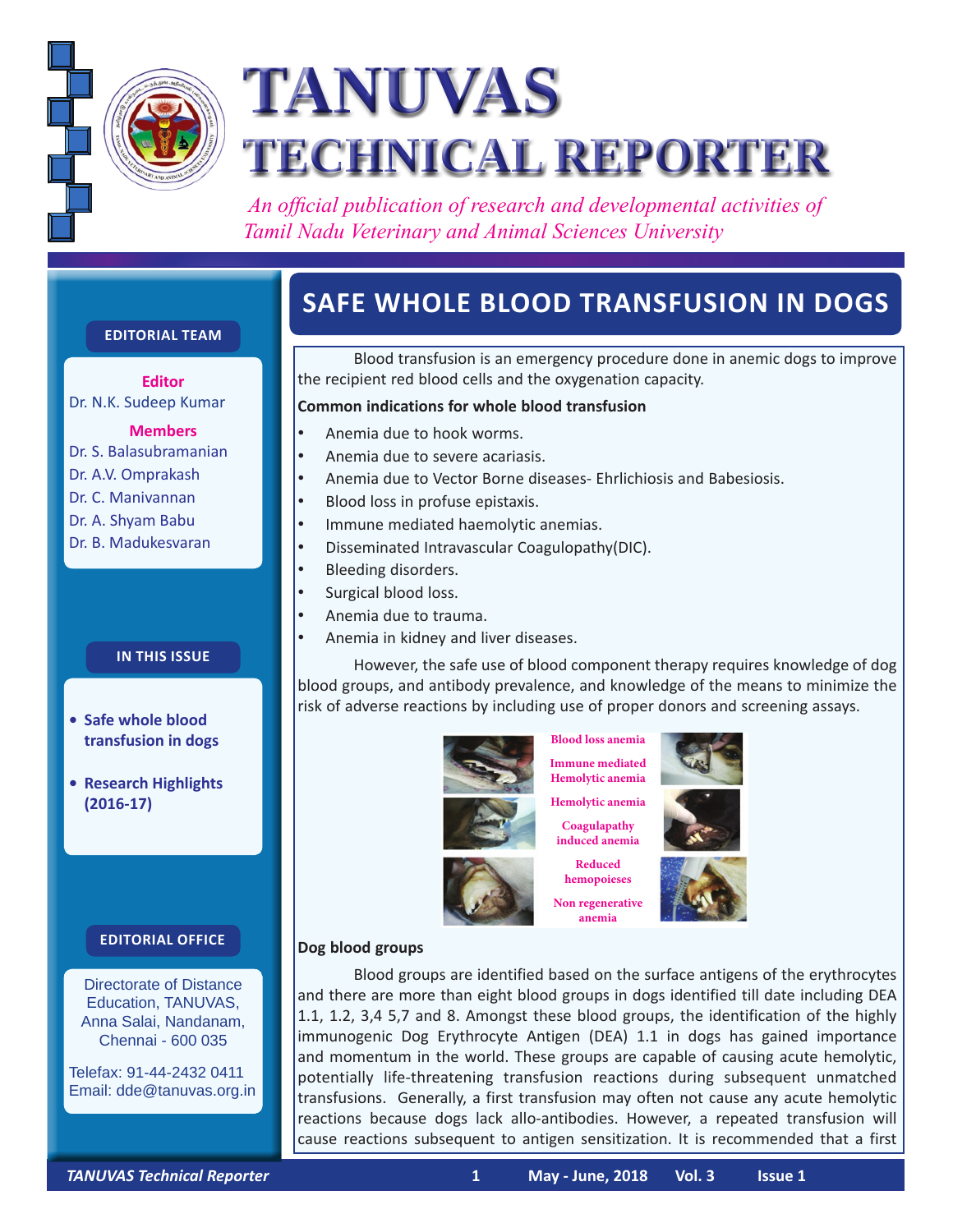transfusion can be carried our at primary clinics and veterinary dispensaries and that the subsequent repeated transfusions can be carried out at referral institutions with blood bank and transfusion facilities.

#### **CRITERIA FOR AN IDEAL DONOR DOG**

To be a donor, the dog needs to be fit and healthy

- Between one and 8 years old
- Weigh more than 25kg
- • Have a good temperament
- Have PCV < 30% and Platelet <  $2,00,000/\mu$ l
- • Vaccinated
- Not on any medication
- Negative for infectious / haemoprotozoan diseases
- Negative for ecto and endo parasites.

#### **COM PATABILIT Y**

#### **BLOOD CROSS MATCHING**

Major crossmatching = Recipient's Plasma + Donor's RBC Minor crossmatching = Recipient's RBC + Donor's Plasma Recipient's control = Recipient's Plasma + Recipient's RBC

Crossmatching is a simple technique that can be performed with standard laboratory equipment. A major, minor, and autocontrol crossmatch should be performed although the minor crossmatch is rarely used in dogs. The major crossmatch should always be compatible at room temperature and at 37°C.

#### **Procedure**

- 1. Centrifuge EDTA or citrated DONOR blood at the LOWEST centrifugal rate possible on your centrifuge for about 10 minutes.
- 2. Remove 0.2 mLs of packed and place in 4.8 mLs of normal (0.9%) saline. Mix. (There are now 5.0 mLs in the tube; this essentially replaces washing step.)
- 3. Place 0.1 mL of this mixture into three smalltest tubes.
- 4. Place 0.1 mL of PATIENT serum or plasma into each of the three tubes described above. Each tube will now have 0.1 mL of the donor red cell-saline mixture and 0.1 mL of patient serum or plasma, a total of 0.2 mLs each.
- 5. Incubate-for 15 minutes-one tube at  $37^{\circ}$ C, one at room temperature ( $25^{\circ}$ C), and one at refrigerator temperature (40 C).
- 6. Centrifuge briskly for one minute.
- 7. Examine the supernatant for any hemolysis. Any hemolysis indicates crossmatch incompatibility.
- 8. Examine the cell button. Flick or swish the test tube. The fluid in the tube should redden as red cells disperse. If the button is agglutinated or micro

agglutinated (examine a drop under low microscopic power), this indicates crossmatch incompatibility.

To complete the minor cross match, use patient red cells and donor serum or plasma.

To complete the auto control use patient red cells and patient plasma**.** In dogs, the minor cross match is useful for a patient receiving multiple plasma product transfusions.

Blood crossmatch determines incompatibilities between donor blood and recipient blood. Crossmatch is performed in addition to blood typing, and is recommended prior to any transfusion.

Minor crossmatch examines donor plasma or serum for the possible presence of antibodies to recipient red blood cells. Though unlikely to cause a significant transfusion reaction as donor plasma is diluted substantially in the transfused recipient, this crossmatch could be important when transfusing small patients

Major Crossmatch examines recipient plasma or serum for the possible presence of antibodies to donor red blood cell antigens. These antibodies, if present, can cause a major, life-threatening transfusion reaction in an incompatible recipient.

#### **BLOOD COLLECTION PROCEDURE**

- Place the donor dog on the blood donation table and prepare the site around the jugular vein aseptically. A local anesthetic cream can be applied.
- • Let the dog be settled down on the table and secure it properly on a lateral recumbancy. Mild sedation or tranquilizers can be used if necessary.
- It is preferred to put on a pair of protective gloves. A gentle digital pressure is applied on the thoracic inlet at the neck region till the jugular vein is palpated and visualized.
- Make sure that the blood collection bag is placed on a digital weighing machine or on a blood collection monitor and the donor tubing is clamped by a hemostat or clamps provided along with the blood collection bag, prior to expose the 16 gauze needle in the air. This is to prevent the entrance of air into the blood collection bag the moment the needle cap is twisted and opened.
- • Remove the needle cap and perform the phlebotomy. Remove the clamp or the hemostat the moment a flash of blood flow is seen in the tubing. The needle should be repositioned if no blood flow is seen, but should never be withdrawn out. In case if withdrawal

*TANUVAS Technical Reporter* **2 May - June, 2018 Vol. 3 Issue 1**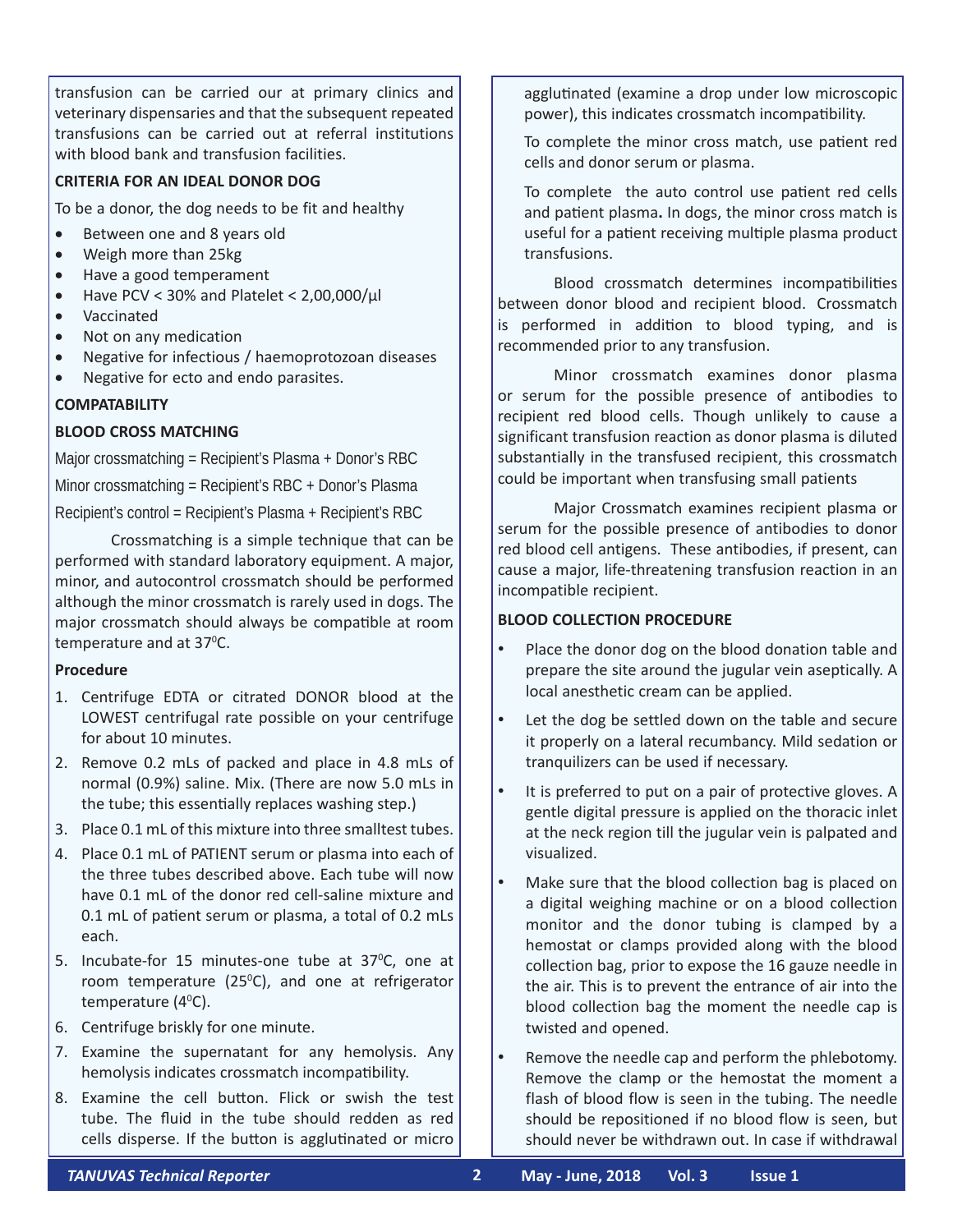of the needle is required, the donor tube should clamped back again.

- • The blood bag should be positioned lower than the table to allow the blood flow by gravitation, and periodically tilted to make sure the uniform mixing of blood and the anticoagulant. Each standard bag contains 350ml of Whole Blood in 43 ml of CPDA anticoagulant solution.
- Once the blood bag is full, the donor tubing is clamped and the needle is withdrawn gently from the vein.
- Pressure is immediately applied thereafter over the venipuncture site for around 6 minutes to prevent hematoma formation.
- The donor tubing is refilled with the anticoagulated blood and clamped at the distal end. If there is no availability of tube sealer, a tight knot can be applied.
- The tube lining should be sealed/clamped at every 10 cm including the blood bag ID number, for future subsequent cross matchings.
- • The blood bag is the labeled for the date of collection, product type, donor PCV (or Hb) and blood group, donor identifications, date of expiration and name of the phlebotomist.

#### **CHOICES FOR DONOR SEDATION**

Butorphanol 0.1-.02  $\pm$  Diazepam @ 0.5mg/kg IV (same syringe).

Acepromazine @ 0.04 mg/kg IM.

Diazepam @ 0.2mg/kg + Ketamine @ 5mg/kg (or 1:1 in ml) IV.

#### **WHOLE BLOOD ADMINISTRATION**

**Always administer using a blood giving set** or suitable inline blood filter. Carefully and gently prewarm Whole Blood to room temperature before administration. Gently resuspend Whole Blood by inversion prior to spiking bag.

When the transfusion is complete, flush the infusion site with 0.9% saline before initiating other infusions or drugs.

Saline (0.9%) is the most compatible fluid with RBC products; hypotonic solutions cause hemolysis, and calcium-containing solutions (eg, lactated Ringer's) can overcome the anticoagulant properties of citrate and lead to clot formation.

Thereafter, if fresh whole blood was used, the RBCs should have a normal lifespan (approximately 110 days in dogs). The lifespan of packed RBCs depends on the age of the unit: the longer the unit has been stored, the shorter the lifespan.

Attach the blood transfusion administration set (A) to the blood unit, and prime it with blood (B) to eliminate all air. Then connect it to the patient's catheter (C). Both IV and intraosseous (IO) catheters can be used. Smaller catheter sizes do not cause more hemolysis than larger ones but are the main factor in limiting the infusion rate.

The initial infusion rate should be approximately 0.25 mL/kg for the first 30 minutes, after which the rate can be increased if no reactions are seen. The entire volume should be administered within 4 hours to prevent functional loss or bacterial growth.

#### **Dosage**

Whole Blood is intended for intravenous use only. The amount of blood to be administered depends upon the specific blood type, desired effect and patient's response. Most of the dog patients require 10-22 ml/kg of whole blood. However a suggested formula for this purpose has been mentioned as follows:

### $V = 85 (dogs) \times Bodywt \times \frac{Desired PCV - Actual PCV}{Donor's PCV}$ **Donor's PCV**

For packed RBC and FFP, the average volume required is usually 6-12 ml/kg. As a general rule 2 ml/ kg of Whole Blood will raise the PCV by 1 percentage point or the haemoglobin level by 0.3 g/dl. A separate dose calculation form is included with this data sheet for individual patient dosage.

**Rate of administration:** The calculated dose should be given over 4 hours to normovolaemic cases. Hypovolaemic patients may tolerate transfusion over 2 hours. Acutely hypovolaemic patients may tolerate a rate of 4-6 ml/minute. Whole Blood should be used with extreme caution in patients with cardiac disease and other patients at risk for circulatory embarrassment. Ideally these patients should receive PRBC. Bags should not be at room temperature for more than 4 hours**.** If the transfusion cannot be completed in this time frame, the Whole Blood should be divided and the unused portion stored in the refrigerator until required, once opened any remaining product should be discarded after 24 hrs.

**Precautions:** Inspect the bag before use. If significant haemolysis, colour change compared to the tubing segments, cloudiness or presence of flocculent material is noted, then the bag should not be used.

**Warning:** Care should be taken to avoid volume overload.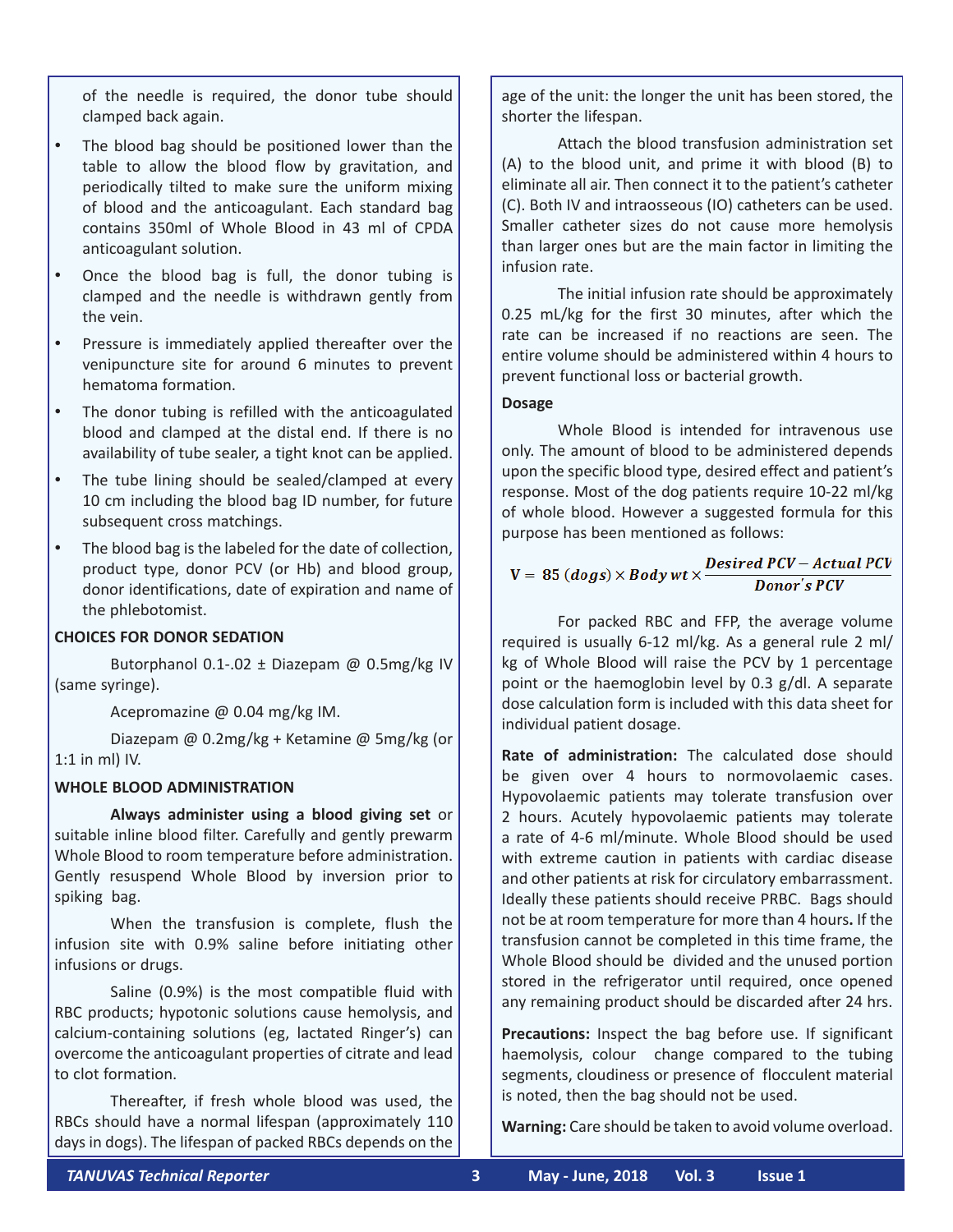**Handling Precautions:** In case of accidental contact with skin, wash affected areas thoroughly with soap and water. Unused product and empty pack should be discarded and disposed of as clinical waste.

When the transfusion is complete, flush the infusion site with 0.9% saline before initiating other infusions or drugs. Saline (0.9%) is the most compatible fluid with RBC products; hypotonic solutions cause hemolysis, and calcium-containing solutions (eg, lactated Ringer's) can overcome the anticoagulant properties of citrate and lead to clot formation

Check packed cell volume (PCV) and total solids 1 to 6 hours after transfusion. If there is no ongoing loss or hemolysis, 70% of the transfused RBCs are expected to remain in circulation. Thereafter, if fresh whole blood was used, the RBCs should have a normal lifespan (approximately 110 days in dogs).

The lifespan of packed RBCs depends on the age of the unit: the longer the unit has been stored, the shorter the lifespan.

#### **MONITORING TRANSFUSION**

The infusion should be commenced slowly and the patient monitored closely (see adverse reactions) every 15-20 min during the transfusion as well as pre and post transfusion. It is recommended that patients be monitored using the standard transfusion record form.

Parameters:

- **Attitude**
- Pulse rate and quality
- Rectal temperature
- Respiration rate and pattern
- Colour of the mucous membrane and urine

Check packed cell volume (PCV) and total solids 1 to 6 hours after transfusion. If there is no ongoing loss or hemolysis, 70% of the transfused RBCs are expected to remain in circulation. Using a Transfusion Monitoring Chart, carefully monitor physiologic parameters and adverse reactions, including fever, hypotension, urticaria, pruritus, pigmenturia, vomiting, and shivering. Record baseline vital signs before starting the transfusion, then q15min for the first 45 minutes and q30min until the end of the transfusion.

#### **Adverse Reactions to Whole Blood**:

Anaphylaxis can occur with blood transfusion. Careful monitoring, especially at the start and throughout the transfusion is essential. If tachycardia, increased temperature, hyperventilation, vomiting or trembling

occurs, slow the transfusion or stop altogether. If signs abate within five minutes, then continue transfusing at a slower rate.

Consider the administration of dexamethasone (1 mg/kg IV) and chlorpheniramine (0.5 mg/kg IV, SC, IM depending on the preparation) If signs recur, stop the transfusion entirely. If severe or other signs occur such as pyrexia, cardiac arrhythmias, urticaria and collapse, stop the transfusion. If necessary, administer adrenalin (0.01 mg/kg IV), corticosteroids and intravenous saline. These emergency drugs should always be on hand.

**DELAYED ADVERSE REACTIONS** can include jaundice, haemoglobinuria, anuria, disseminated intravascular coagulation, acute renal failure and, in extreme cases, death. Delayed haemolytic reactions can occur days to weeks post transfusion.

**STORAGE:** Whole Blood should be stored at normal refrigerator temperature (1-6ºC). Blood bags should be stored in a vertical (upright) position with adequate space between units to allow breathing. Ideally the bags should hang to allow full air contact. The refrigerated blood bags should be mixed by gentle inversion several times each week during the storage period. Temperature stability is very important. Use of a maximum/minimum thermometer is recommended that is checked daily and temperatures recorded to ensure products are stored within appropriate temperature ranges. Whole Blood should not be stored in a refrigerator that is opened frequently. Whole Blood breathes and therefore should not be kept in a refrigerator used for the storage of food or other possible contaminants.

**WARMING:** Whole Blood removed from refrigeration will warm quite rapidly. Where active warming is required do not use a microwave oven .Immerse the bag in warm water at not more than 37°C. A water bath such as a sink full of domestic warm water is ideal. The Whole Blood should be warmed inside the provided zip lock bag to avoid contaminating ports while in the water bath. Avoid hot water, as it will damage the proteins and haemolyse the red cells. The unit of Whole Blood should be brought slowly to not more than 37ºC temperature before use. Room temperature is preferable. Remember, blood transfusions are mostly emergency procedures and the etiology of the anemia needs to be diagnosed to treat the dog further.

> **G.R.Baranidharan and M.G.Jayathangaraj TANUVAS Animal Blood Bank, Department of Clinics, Madras Veterinary College, Chennai 7**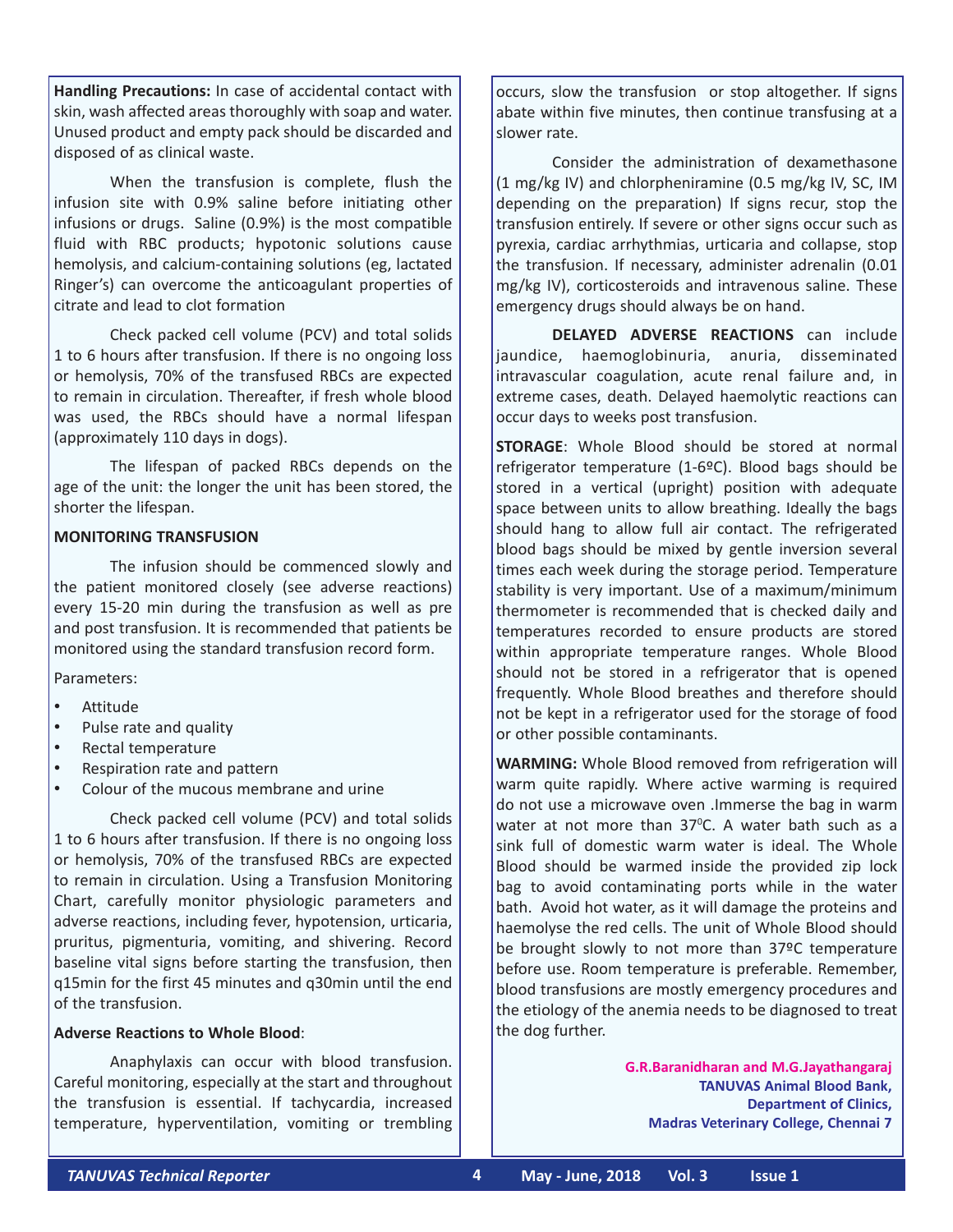## **RESEARCH HIGHLIGHTS (2016-17)**

#### **Parasitological and molecularidentification of blastocystis in food animals**

• A study was undertaken to identify Blastocystis from food animals such as small ruminants, poultry and pigs slaughtered. In direct wet mount examination, small ruminants (14.02 per cent), poultry (29.41 per cent) and pigs (94.44 per cent) were found positive. Some positive samples were cultured in Jones' medium. PCR of 76 samples targeting the small subunit (SSU) ribosomal RNA (rRNA) gene of Blastocystis, revealed specific amplification in 57 samples. Phylogenetic analysis grouped all the mammalian isolates in a monophyletic clade with one of the small ruminant isolates clustered with the pig isolates. The chicken isolates showed greater diversity by being clustered in two diverse clades. The study shows a very high prevalence of Blastocystis among the food animals. Parasitological procedures and in vitro culture in Jones' medium can be useful diagnostic tools, while PCR can unequivocally diagnose the presence of the organism and aid in genotyping. The presence of pig and chicken strains which include subtypes that are commonly infective to humans, indicate the high risk of transmission of the agent to humans.

> **Research Scholar: G.M. Arpitha** Department of Veterinary Parasitology Madras Veterinary College, Chennai – 600 007. **Chairman: C. Sreekumar**

#### **Effect of early chick nutrition on the production performance of Japanese Quail**

• Effect of early chick nutrition regimens viz., glucose with probiotic (T1), glucose with threonine (T2), high density diet (28 per cent CP and 3100 Kcal ME/kg) alone(T3), and high density diet along with glucose and probiotic (T4), and high density diet along with glucose and threonine (T5) in hatcher tray and subsequent three days in pen, on the production performance of Japanese quail was studied. After three days, all birds were fed with Japanese quail diet (BIS 2007) upto 16 weeks of age. High density diet in combination with glucose either with probiotic or threonine had shown superior body weight, better cumulative feed efficiency (P < 0.01) at 6th week of age and higher (P < 0.01) villi height and width, crypt length and depth in duodenum, jejunum and ileum at 4th day and 3rd week of age.

Higher (P< 0.01) eviscerated, ready to cook and breast yields at 6th week of age and more (P< 0.05) number of goblet cells at both 4th day and 3rd week of age were noticed in high density diet along with glucose and probiotic fed groups. High density diet alone fed quails exhibited significantly higher body weight and breast yield at 6th week of age. The birds fed with glucose and probiotic had shown significantly (P< 0.05) higher hen housed and hen day egg production (%) from 11th to 16th week of age. Better economic returns were recorded in early chick nutrition groups.

> **Research Scholar: Gavit Ganesh Hari** Department of Poultry Science, Madras Veterinary College, Chennai - 600 007. **Chairman:** A.V. Omprakash

#### **Effect of dietary supplementation of Vitamin E and selenium on semen characteristics and reproductive performance of male breeder turkey**

• A study was conducted using 24 male and 48 female Belts-ville small white cross variety of turkeys to find the effect of dietary supplementation of Vit-E and selenium on semen characteristics and reproductive performance following AI. Twenty eight turkey toms were selected at 32 weeks of age and initially screened for seminal parameters. Twenty four superior toms were randomized into four treatment groups viz.,TIcontrol (basal male breeder turkey diet - 2,700 k.cal. ME /kg and 16 % CP), T2 , T3 and T4 groups were fed with basal diet supplemented with 300 IU Vit-E/kg diet, 0.3 mg of inorganic selenium/kg diet and 150 IU Vit-E and 0.15mg selenium /kg diet, respectively. Hens were fed with standard female turkey breeder diet (2,900 k.cal. ME /kg and 16 % CP). Pooled semen samples were collected from each treatment group twice a week and analyzed for seminal parameters. There were no significant differences in semen volume, hydrogen-ion concentration and spermatozoa motility (%). Dietary addition of either Vit-E or combination of Vit-E and selenium significantly (P≤0.01) improved the spermatozoa livability (%), spermatozoa concentration, spermatozoa activity and HOST reactive sperm percentage, significantly (P≤0.01) reduced the per cent spermatozoa mid-piece abnormality. Selenium supplemented group shown a highly significant (P≤0.01) improvement in the per cent spermatozoa livability, reduction in the per cent spermatozoa head, per cent spermatozoa tail abnormality. All the antioxidant supplemented groups significantly (P≤0.01) reduced the total spermatozoa abnormality. Dietary